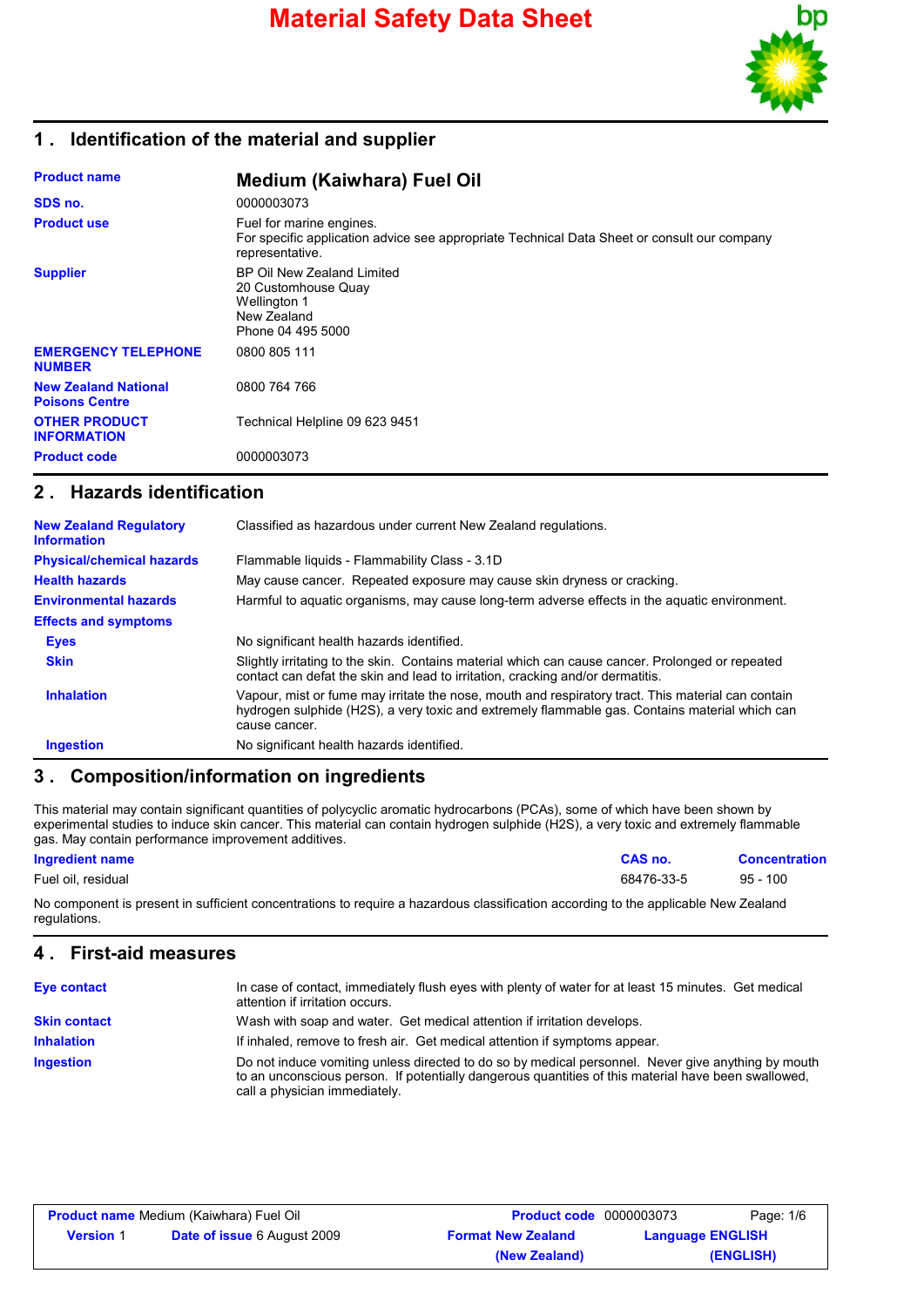Advice to doctor **Treatment should in general be symptomatic and directed to relieving any effects.** 

EXPOSURE TO HYDROGEN SULPHIDE:

Casualties suffering ill effects as a result of exposure to hydrogen sulphide should be immediately removed to fresh air and medical assistance obtained without delay.

Note: High Pressure Applications

Injections through the skin resulting from contact with the product at high pressure constitute a major medical emergency. Injuries may not appear serious at first but within a few hours tissue becomes swollen, discoloured and extremely painful with extensive subcutaneous necrosis. Surgical exploration should be undertaken without delay. Thorough and extensive debridement of the wound and underlying tissue is necessary to minimise tissue loss and prevent or limit permanent damage. Note that high pressure may force the product considerable distances along tissue planes.

## **5 . Fire-fighting measures**

| <b>Extinguishing media</b>                 |                                                                                                                                                                                                                                                                                              |
|--------------------------------------------|----------------------------------------------------------------------------------------------------------------------------------------------------------------------------------------------------------------------------------------------------------------------------------------------|
| <b>Suitable</b>                            | Use foam or all-purpose dry chemical to extinguish. This material is harmful to aquatic organisms.<br>Fire water contaminated with this material must be contained and prevented from being discharged to<br>any waterway, sewer or drain.                                                   |
| <b>Not suitable</b>                        | Do not use water jet. Under no circumstances should water be allowed to contact hot product because<br>of the danger of boil-over.                                                                                                                                                           |
| <b>Hazardous decomposition</b><br>products | Decomposition products may include the following materials:<br>carbon dioxide<br>carbon monoxide<br>sulfur oxides<br>Hydrogen Sulphide (H2S)                                                                                                                                                 |
| <b>Unusual fire/explosion</b><br>hazards   | Avoid spraying directly into storage containers because of the danger of boil-over. Boil-over is the<br>rapid increase in volume caused by the presence of water in hot product and the subsequent overflow<br>from a tank.                                                                  |
|                                            | Vapours may form explosive mixtures with air. Vapours are heavier than air and may spread along<br>floors. Vapours may accumulate in low or confined areas or travel a considerable distance to a source<br>of ignition and flash back. Runoff to sewer may create fire or explosion hazard. |
| <b>Special fire-fighting</b><br>procedures | None identified.                                                                                                                                                                                                                                                                             |
| <b>Protection of fire-fighters</b>         | Fire-fighters should wear positive pressure self-contained breathing apparatus (SCBA) and full turnout<br>gear.                                                                                                                                                                              |
| <b>Hazchem code</b>                        | 3[Z]                                                                                                                                                                                                                                                                                         |

### **6 . Accidental release measures**

| <b>Personal precautions</b>      | No action shall be taken involving any personal risk or without suitable training. Evacuate surrounding<br>areas. Keep unnecessary and unprotected personnel from entering. Do not touch or walk through<br>spilt material. Shut off all ignition sources. No flares, smoking or flames in hazard area. Do not<br>breathe vapour or mist. Provide adequate ventilation. Wear appropriate respirator when ventilation is<br>inadequate. Put on appropriate personal protective equipment (see section 8).                                                                                                                                                                                                                                                                                           |
|----------------------------------|----------------------------------------------------------------------------------------------------------------------------------------------------------------------------------------------------------------------------------------------------------------------------------------------------------------------------------------------------------------------------------------------------------------------------------------------------------------------------------------------------------------------------------------------------------------------------------------------------------------------------------------------------------------------------------------------------------------------------------------------------------------------------------------------------|
| <b>Environmental precautions</b> | Avoid dispersal of spilt material and runoff and contact with soil, waterways, drains and sewers. Inform<br>the relevant authorities if the product has caused environmental pollution (sewers, waterways, soil or<br>air). Water polluting material.                                                                                                                                                                                                                                                                                                                                                                                                                                                                                                                                              |
| <b>Large spill</b>               | Stop leak if without risk. Eliminate all ignition sources. Move containers from spill area. Approach the<br>release from upwind. Prevent entry into sewers, water courses, basements or confined areas. Wash<br>spillages into an effluent treatment plant or proceed as follows. Contain and collect spillage with non-<br>combustible, absorbent material e.g. sand, earth, vermiculite or diatomaceous earth and place in<br>container for disposal according to local regulations (see section 13). Use spark-proof tools and<br>explosion-proof equipment. Dispose of via a licensed waste disposal contractor. Contaminated<br>absorbent material may pose the same hazard as the spilt product. Note: see section 1 for emergency<br>contact information and section 13 for waste disposal. |
| <b>Small spill</b>               | Stop leak if without risk. Eliminate all ignition sources. Move containers from spill area. Dilute with<br>water and mop up if water-soluble or absorb with an inert dry material and place in an appropriate<br>waste disposal container. Use spark-proof tools and explosion-proof equipment. Dispose of via a<br>licensed waste disposal contractor.                                                                                                                                                                                                                                                                                                                                                                                                                                            |

## **7 . Handling and storage**

**Handling**

Avoid contact with skin and clothing. Avoid prolonged or repeated contact with skin. Avoid breathing vapours, spray or mists. Avoid contact of spilt material and runoff with soil and surface waterways. Wash thoroughly after handling.

Regular periodic self inspection of the skin is recommended, especially those areas subject to contamination. In the event of any localised changes in appearance or texture of the skin being noticed, medical advice should be sought without delay.

| <b>Product name Medium (Kaiwhara) Fuel Oil</b> |                                    | <b>Product code</b> 0000003073 |                         | Page: 2/6 |
|------------------------------------------------|------------------------------------|--------------------------------|-------------------------|-----------|
| <b>Version 1</b>                               | <b>Date of issue 6 August 2009</b> | <b>Format New Zealand</b>      | <b>Language ENGLISH</b> |           |
|                                                |                                    | (New Zealand)                  |                         | (ENGLISH) |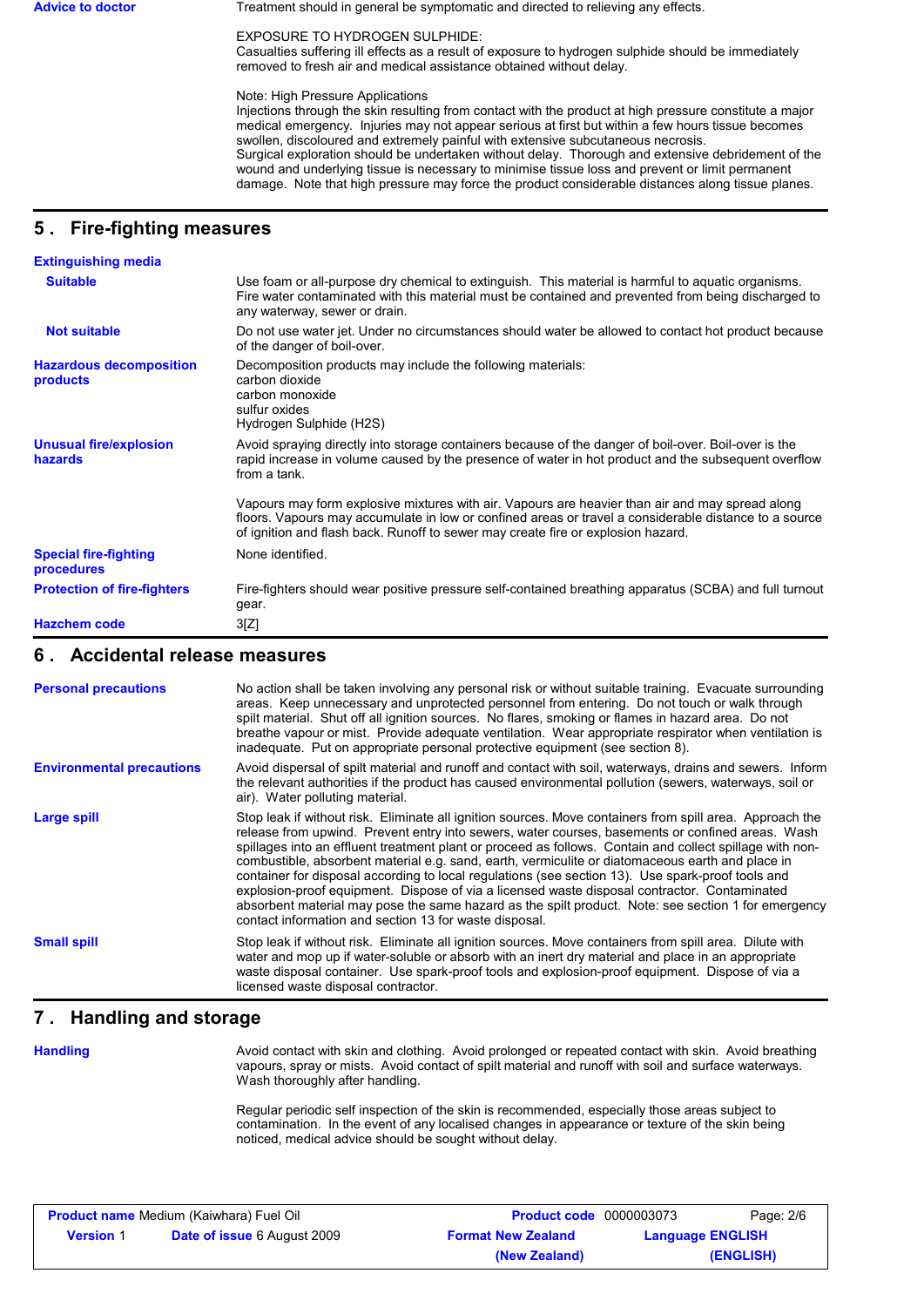**Storage** Keep container tightly closed. Keep container in a cool, well-ventilated area.

Light hydrocarbon vapours can build up in the headspace of tanks. These can cause flammability/explosion hazards even at temperatures below the normal flash point (note: flash point must not be regarded as a reliable indicator of the potential flammability of vapour in tank headspaces). Tank headspaces should always be regarded as potentially flammable and care should be taken to avoid static electrical discharge and all ignition sources during filling, ullaging and sampling from storage tanks.

Sulphur compounds in this material may decompose when heated to release hydrogen sulphide gas which may accumulate to potentially lethal concentrations in enclosed air spaces. Vapor concentrations of hydrogen sulphide above 50 ppm, or prolonged exposure at lower concentrations, may saturate human odor perceptions so that the smell of gas may not be apparent. Exposure to concentrations of hydrogen sulphide vapor above 500 ppm may cause rapid death. Do not rely on the sense of smell to detect hydrogen sulphide. Vapors containing hydrogen sulfide may accumulate during storage or transport and may also be vented during filling of tanks. Hydrogen sulfide has a typical "bad egg" smell but at high concentrations the sense of smell is rapidly lost, therefore do not rely on sense of smell for detecting hydrogen sulfide. Use specially designed measuring instruments for determining its concentration.

### **8 . Exposure controls/personal protection**

| <b>Ingredient name</b>                          | <b>Occupational exposure limits</b>                                                                                                                                                                                                                                                                                                                                                                                                                                                                                                                                                                                                                    |
|-------------------------------------------------|--------------------------------------------------------------------------------------------------------------------------------------------------------------------------------------------------------------------------------------------------------------------------------------------------------------------------------------------------------------------------------------------------------------------------------------------------------------------------------------------------------------------------------------------------------------------------------------------------------------------------------------------------------|
| Fuel oil, residual                              | <b>ACGIH TLV (United States).</b>                                                                                                                                                                                                                                                                                                                                                                                                                                                                                                                                                                                                                      |
| Hydrogen Sulphide                               | TWA: 0.2 mg/m <sup>3</sup> , (Benzene-soluble)<br>NZ OSH (NZ).<br>WES-STEL: 21 mg/m <sup>3</sup> 15 minute(s). Issued/Revised: 1/1994<br>WES-STEL: 15 ppm 15 minute(s). Issued/Revised: 1/1994<br>WES-TWA: 14 mg/m <sup>3</sup> 8 hour(s). Issued/Revised: 1/1994<br>WES-TWA: 10 ppm 8 hour(s). Issued/Revised: 1/1994                                                                                                                                                                                                                                                                                                                                 |
|                                                 | For information and quidance, the ACGIH values are included. For further information on these please consult your supplier.                                                                                                                                                                                                                                                                                                                                                                                                                                                                                                                            |
|                                                 | Whilst specific OELs for certain components may be shown in this section, other components may be present in any mist, vapour or dust<br>produced. Therefore, the specific OELs may not be applicable to the product as a whole and are provided for guidance only.                                                                                                                                                                                                                                                                                                                                                                                    |
| <b>Exposure controls</b>                        |                                                                                                                                                                                                                                                                                                                                                                                                                                                                                                                                                                                                                                                        |
| <b>Occupational exposure</b><br><b>controls</b> | Provide exhaust ventilation or other engineering controls to keep the airborne concentrations of<br>vapours below their respective occupational exposure limits.                                                                                                                                                                                                                                                                                                                                                                                                                                                                                       |
| <b>Hygiene measures</b>                         | Wash hands, forearms and face thoroughly after handling chemical products, before eating, smoking<br>and using the lavatory and at the end of the working period.                                                                                                                                                                                                                                                                                                                                                                                                                                                                                      |
| <b>Personal protective equipment</b>            |                                                                                                                                                                                                                                                                                                                                                                                                                                                                                                                                                                                                                                                        |
| <b>Respiratory protection</b>                   | Use only with adequate ventilation. Do not breathe vapour or mist. Approved air-supplied breathing<br>apparatus must be worn where there is a risk of inhaling hydrogen sulphide gas. Personal gas<br>monitors may also provide early warning of hydrogen sulphide.                                                                                                                                                                                                                                                                                                                                                                                    |
| <b>Skin and body</b>                            | Avoid contact with skin. Wear clothing and footwear that cannot be penetrated by chemicals or oil.                                                                                                                                                                                                                                                                                                                                                                                                                                                                                                                                                     |
|                                                 | Cotton or polyester/cotton overalls will only provide protection against light superficial contamination<br>that will not soak through to the skin. Overalls should be laundered on a regular basis. When the risk<br>of skin exposure is high (e.g. when cleaning up spillages or if there is a risk of splashing) then<br>chemical resistant aprons and/or impervious chemical suits and boots will be required.                                                                                                                                                                                                                                     |
|                                                 | Work clothing / overalls should be laundered on a regular basis. Laundering of contaminated work<br>clothing should only be done by professional cleaners who have been told about the hazards of the<br>contamination. Always keep contaminated work clothing away from uncontaminated work clothing and<br>uncontaminated personal clothes.                                                                                                                                                                                                                                                                                                          |
| <b>Hand protection</b>                          | Wear gloves that cannot be penetrated by chemicals or oil.                                                                                                                                                                                                                                                                                                                                                                                                                                                                                                                                                                                             |
|                                                 | The correct choice of protective gloves depends upon the chemicals being handled, the conditions of<br>work and use, and the condition of the gloves (even the best chemically resistant glove will break<br>down after repeated chemical exposures). Most gloves provide only a short time of protection before<br>they must be discarded and replaced. Because specific work environments and material handling<br>practices vary, safety procedures should be developed for each intended application. Gloves should<br>therefore be chosen in consultation with the supplier/manufacturer and with a full assessment of the<br>working conditions. |
| <b>Eye protection</b>                           | Safety glasses with side shields.                                                                                                                                                                                                                                                                                                                                                                                                                                                                                                                                                                                                                      |

| <b>Product name Medium (Kaiwhara) Fuel Oil</b> |                                    | <b>Product code</b> 0000003073 |                         | Page: 3/6 |
|------------------------------------------------|------------------------------------|--------------------------------|-------------------------|-----------|
| <b>Version 1</b>                               | <b>Date of issue 6 August 2009</b> | <b>Format New Zealand</b>      | <b>Language ENGLISH</b> |           |
|                                                |                                    | (New Zealand)                  |                         | (ENGLISH) |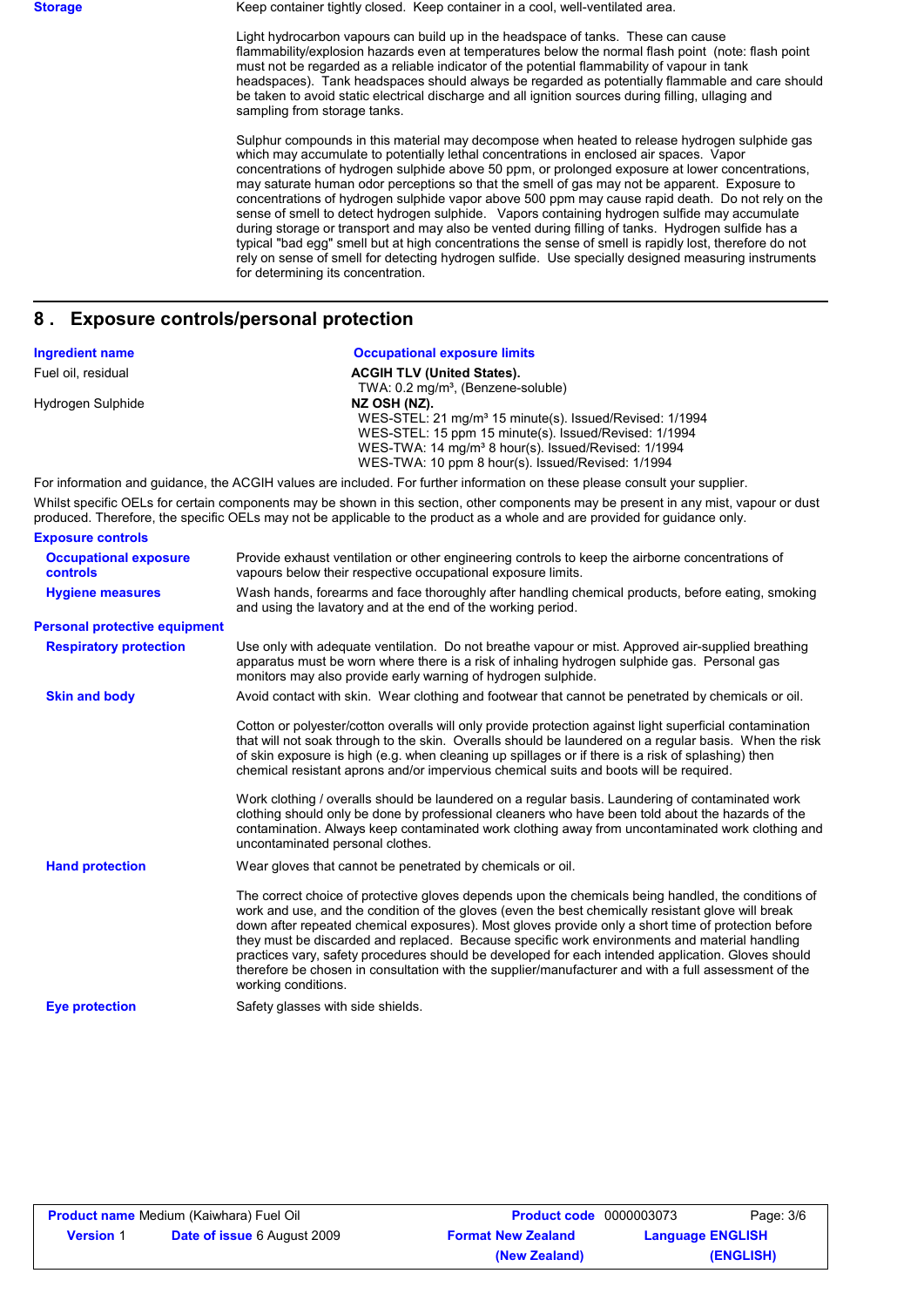# **9 . Physical and chemical properties**

| <b>Physical state</b>                       | Oily liquid.                                                                                                              |
|---------------------------------------------|---------------------------------------------------------------------------------------------------------------------------|
| <b>Colour</b>                               | Black. Opaque                                                                                                             |
| <b>Odour</b>                                | Diesel fuel, Kerosine                                                                                                     |
| <b>Flash point</b>                          | >61 °C (Closed cup) Pensky-Martens.                                                                                       |
| <b>Explosive properties</b>                 | Explosive in the presence of the following materials or conditions: open flames, sparks and static<br>discharge and heat. |
| <b>Explosion limits</b>                     | Lower: 0.7%<br>Upper: 5%                                                                                                  |
| <b>Volatility</b>                           | $42\%$ (w/w)                                                                                                              |
| <b>Viscosity</b>                            | Dynamic: $0.08$ Pa $\cdot$ s (80 cP) at 50 $\degree$ C                                                                    |
| <b>Pour point</b>                           | $\leq$ 3 °C                                                                                                               |
| <b>Relative density/Specific</b><br>gravity | $<$ 1                                                                                                                     |
| <b>Density</b>                              | 940 kg/m <sup>3</sup> (0.94 g/cm <sup>3</sup> )                                                                           |
| <b>Solubility</b>                           | Very slightly soluble in water                                                                                            |
| <b>Remarks</b>                              | May Contain Sulphur                                                                                                       |

## **10 . Stability and reactivity**

| <b>Stability</b>                                                                | The product is stable.                                                                                                                       |
|---------------------------------------------------------------------------------|----------------------------------------------------------------------------------------------------------------------------------------------|
| <b>Conditions to avoid</b>                                                      | Avoid extreme temperatures, strong oxidizers, fire.                                                                                          |
| <b>Incompatibility with various</b><br>substances/Hazardous<br><b>Reactions</b> | Reactive or incompatible with the following materials: oxidizing materials.                                                                  |
| <b>Hazardous decomposition</b><br>products                                      | Decomposition products may include the following materials:<br>carbon dioxide<br>carbon monoxide<br>sulfur oxides<br>Hydrogen Sulphide (H2S) |

## **11 . Toxicological information**

| <b>Chronic toxicity</b>     |                                                                                                                                                                                                                                                                                                                                                                                                                                                                                                                                                                                                                                                                                                                                                                                                                                                                                                                                                                                                                                                            |
|-----------------------------|------------------------------------------------------------------------------------------------------------------------------------------------------------------------------------------------------------------------------------------------------------------------------------------------------------------------------------------------------------------------------------------------------------------------------------------------------------------------------------------------------------------------------------------------------------------------------------------------------------------------------------------------------------------------------------------------------------------------------------------------------------------------------------------------------------------------------------------------------------------------------------------------------------------------------------------------------------------------------------------------------------------------------------------------------------|
| Other chronic toxicity data | As with all such products containing potentially harmful levels of PCAs, prolonged or repeated skin<br>contact may eventually result in dermatitis or more serious irreversible skin disorders including cancer.                                                                                                                                                                                                                                                                                                                                                                                                                                                                                                                                                                                                                                                                                                                                                                                                                                           |
|                             | Vapour, mists or fumes may contain polycyclic aromatic hydrocarbons some of which are known to<br>produce skin cancer. The inhalation of vapour, mists or fumes over long periods may therefore be<br>hazardous.                                                                                                                                                                                                                                                                                                                                                                                                                                                                                                                                                                                                                                                                                                                                                                                                                                           |
| <b>Carcinogenic effects</b> | SUSPECT CANCER HAZARD - CONTAINS MATERIAL WHICH MAY CAUSE CANCER.<br>Risk of cancer depends on duration and level of exposure.<br>Classified 2B (Possible for humans.) by IARC: [Fuel oil, residual]                                                                                                                                                                                                                                                                                                                                                                                                                                                                                                                                                                                                                                                                                                                                                                                                                                                       |
| <b>Mutagenic effects</b>    | No known significant effects or critical hazards.                                                                                                                                                                                                                                                                                                                                                                                                                                                                                                                                                                                                                                                                                                                                                                                                                                                                                                                                                                                                          |
| <b>Other information</b>    | This material may contain significant quantities of polycyclic aromatic hydrocarbons (PCAs), some of<br>which have been shown by experimental studies to induce skin cancer. May be harmful if absorbed<br>through the skin. Avoid skin contact. As with all such products containing potentially harmful levels of<br>PCAs, prolonged or repeated skin contact may eventually result in dermatitis or more serious<br>irreversible skin disorders including cancer. Regular periodic self inspection of the skin is<br>recommended, especially those areas subject to contamination. In the event of any localised changes<br>in appearance or texture of the skin being noticed, medical advice should be sought without delay.<br>Hydrogen sulphide (H2S) gas may accumulate in storage tanks of bulk transport compartments<br>containing this material. Contact with eyes causes painful conjunctivitis, sensitivity to light, tearing and<br>clouding of vision. Inhalation of low concentrations causes a runny nose with a loss of sense of smell, |
|                             | labored breathing and shortness of breath. Direct contact with skin causes pain and redness. Other<br>symptoms of exposure include profuse salivation, nausea, vomiting, diarrhea, giddiness, headache,<br>dizziness, confusion, rapid breathing, rapid heart rate, sweating, weakness, sudden collapse,<br>unconsciousness and death due to respiratory paralysis. Cardiac neurological effects have also been<br>reported. Prolonged breathing (greater than one hour) of concentrations of H2S around 50 ppm can<br>produce eye and respiratory tract irritation. Levels of 250 to 600 ppm will result in fluid in the lungs,<br>and concentrations around 1,000 ppm will cause unconsciousness and death in a short period of time.<br>Since the sense of smell rapidly becomes insensitive to this toxic, colourless gas, odour cannot be<br>relied upon as an indicator of concentrations of the gas. Always exercise caution when working<br>around closed containers.                                                                              |

| <b>Product name</b> Medium (Kaiwhara) Fuel Oil |                                    | <b>Product code</b> 0000003073 |                         | Page: 4/6 |
|------------------------------------------------|------------------------------------|--------------------------------|-------------------------|-----------|
| <b>Version 1</b>                               | <b>Date of issue 6 August 2009</b> | <b>Format New Zealand</b>      | <b>Language ENGLISH</b> |           |
|                                                |                                    | (New Zealand)                  |                         | (ENGLISH) |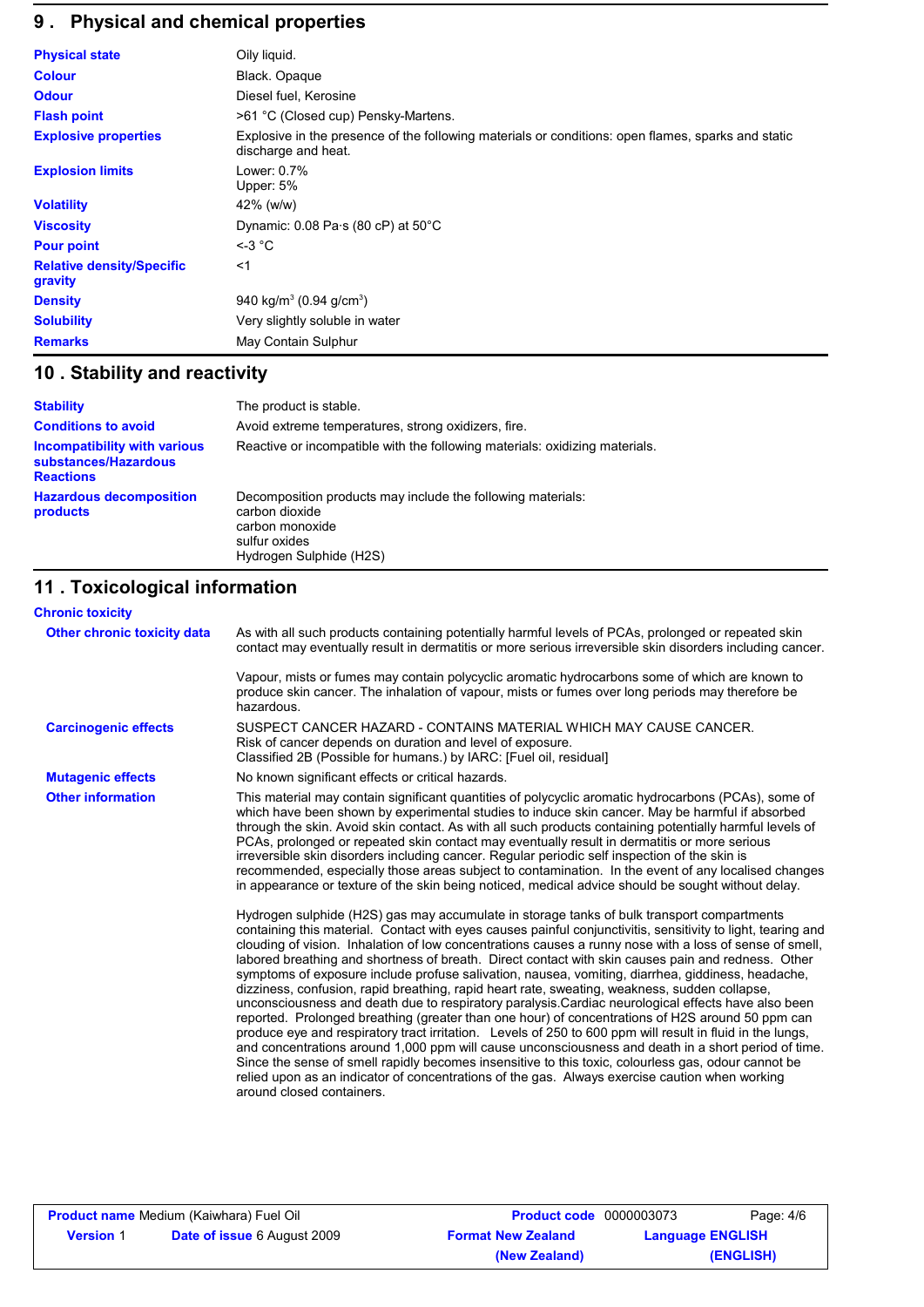## **12 . Ecological information**

| <b>Biodegradability</b>             |                                                                                               |
|-------------------------------------|-----------------------------------------------------------------------------------------------|
| Persistence/degradability           | The biodegradability of this material has not been determined.                                |
| <b>Bioaccumulative potential</b>    | This product is not expected to bioaccumulate through food chains in the environment.         |
| <b>Other ecological information</b> | Harmful to aquatic organisms, may cause long-term adverse effects in the aquatic environment. |

### **13 . Disposal considerations**

The generation of waste should be avoided or minimised wherever possible. Empty containers or liners may retain some product residues. This material and its container must be disposed of in a safe way. Dispose of surplus and non-recyclable products via a licensed waste disposal contractor. Disposal of this product, solutions and any by-products should at all times comply with the requirements of environmental protection and waste disposal legislation and any regional local authority requirements. Avoid dispersal of spilt material and runoff and contact with soil, waterways, drains and sewers. **Disposal considerations / Waste information** If disposal is to be via incineration, this must use an approved process, e.g., combustion in a cement

kiln.

### **14 . Transport information**

#### **International transport regulations**

| <b>Regulatory</b><br>information          | <b>UN number</b>        | <b>Proper shipping name</b> | <b>Class</b> |     | PG* Label         | <b>Additional information</b> |
|-------------------------------------------|-------------------------|-----------------------------|--------------|-----|-------------------|-------------------------------|
| <b>IMDG</b><br><b>Classification</b>      | <b>UN 1202</b>          | <b>GAS OIL</b>              | Ő.           | III | <u>₩</u>          |                               |
| <b>IATA/ICAO</b><br><b>Classification</b> | Not<br>regulated.       |                             |              |     | <b>STATISTICS</b> |                               |
| NZ 45001<br><b>Classification</b>         | <b>Not</b><br>regulated |                             |              |     | <b>STATISTICS</b> |                               |

PG\* : Packing group

## **15 . Regulatory information**

**New Zealand Hazard Classification**

| Classified as hazardous under current New Zealand regulations.                                                                                                                                                                                                                                           |                                                                                                                                                                                                  |  |
|----------------------------------------------------------------------------------------------------------------------------------------------------------------------------------------------------------------------------------------------------------------------------------------------------------|--------------------------------------------------------------------------------------------------------------------------------------------------------------------------------------------------|--|
| <b>HSNO Approval Number</b>                                                                                                                                                                                                                                                                              | HSR001480                                                                                                                                                                                        |  |
| <b>Name of the Group Standard</b>                                                                                                                                                                                                                                                                        | Fuel Oil                                                                                                                                                                                         |  |
| <b>Information on Conditions of</b><br>the Group Standard                                                                                                                                                                                                                                                | Flammable liquids - Flammability Class - 3.1D<br>Skin Irritant - Toxicity Class - 6.3B<br>Carcinogen - Toxicity Class - 6.7B<br>Ecotoxic in the Aquatic Environment - Ecotoxicity Class - 9.1C   |  |
| <b>Risk and Safety Phrases</b>                                                                                                                                                                                                                                                                           |                                                                                                                                                                                                  |  |
| <b>Risk phrases</b>                                                                                                                                                                                                                                                                                      | R45- May cause cancer.<br>R66- Repeated exposure may cause skin dryness or cracking.<br>R52/53- Harmful to aquatic organisms, may cause long-term adverse effects in the aquatic<br>environment. |  |
| <b>Safety phrases</b><br>S53- Avoid exposure - obtain special instructions before use.<br>S45- In case of accident or if you feel unwell, seek medical advice immediately (show the label where<br>possible).<br>S61- Avoid release to the environment. Refer to special instructions/safety data sheet. |                                                                                                                                                                                                  |  |
| <b>Other regulations</b>                                                                                                                                                                                                                                                                                 |                                                                                                                                                                                                  |  |
| <b>Europe inventory</b>                                                                                                                                                                                                                                                                                  | All components are listed or exempted.                                                                                                                                                           |  |
| <b>United States inventory</b><br>(TSCA 8b)                                                                                                                                                                                                                                                              | All components are listed or exempted.                                                                                                                                                           |  |
| <b>Australia inventory (AICS)</b>                                                                                                                                                                                                                                                                        | All components are listed or exempted.                                                                                                                                                           |  |
| <b>Canada inventory</b>                                                                                                                                                                                                                                                                                  | All components are listed or exempted.                                                                                                                                                           |  |
| <b>China inventory (IECSC)</b>                                                                                                                                                                                                                                                                           | All components are listed or exempted.                                                                                                                                                           |  |
| <b>Japan inventory (ENCS)</b>                                                                                                                                                                                                                                                                            | All components are listed or exempted.                                                                                                                                                           |  |
| <b>Korea inventory (KECI)</b>                                                                                                                                                                                                                                                                            | Not determined.                                                                                                                                                                                  |  |
| <b>Philippines inventory</b><br>(PICCS)                                                                                                                                                                                                                                                                  | Not determined.                                                                                                                                                                                  |  |

| <b>Product name Medium (Kaiwhara) Fuel Oil</b> |                                    | <b>Product code</b> 0000003073 |                         | Page: 5/6 |
|------------------------------------------------|------------------------------------|--------------------------------|-------------------------|-----------|
| <b>Version 1</b>                               | <b>Date of issue 6 August 2009</b> | <b>Format New Zealand</b>      | <b>Language ENGLISH</b> |           |
|                                                |                                    | (New Zealand)                  |                         | (ENGLISH) |